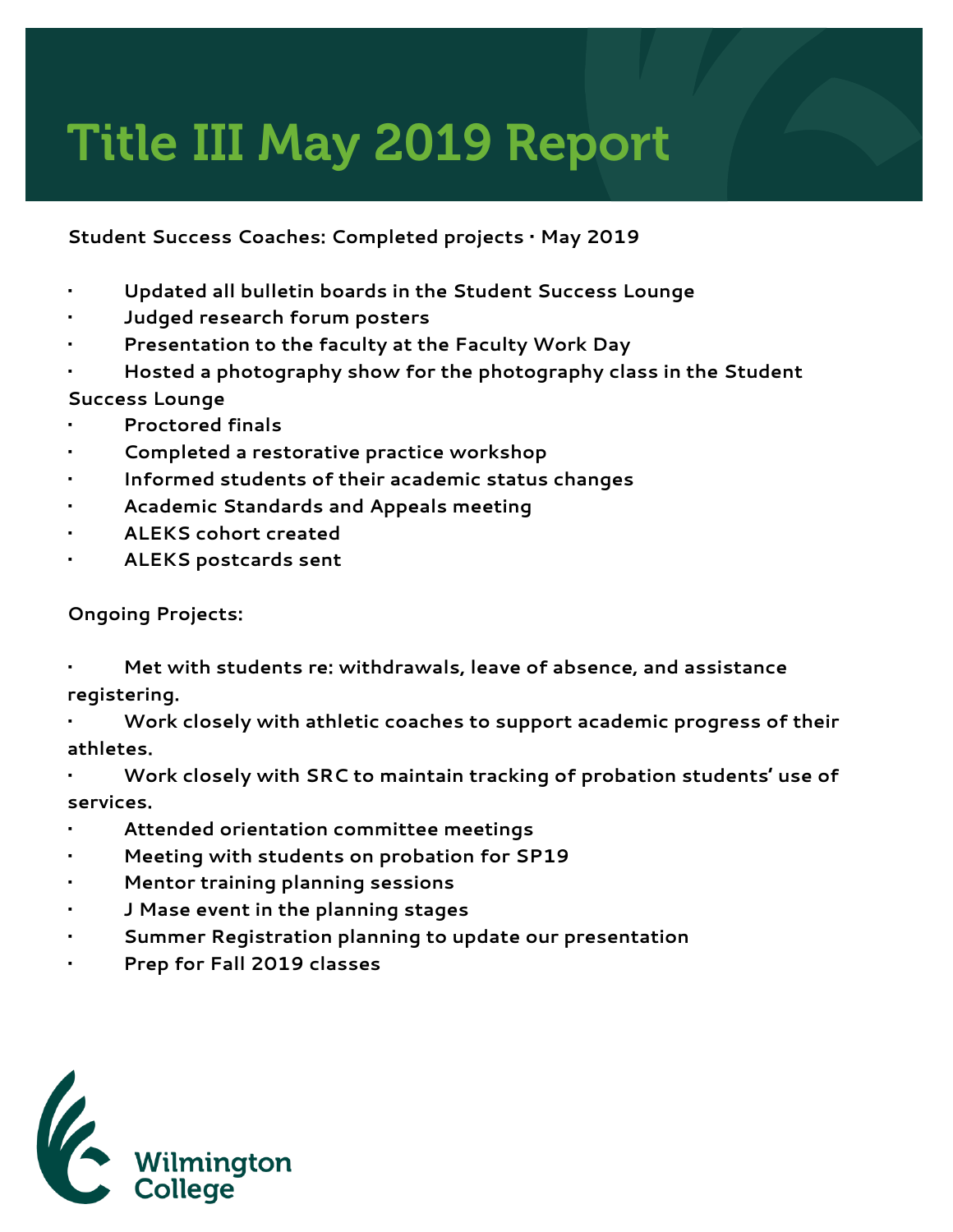Below is a list of the method and reason for contact from SSCs. The large amount of other is due to a working relationship with various sports teams for check-ins.

| <b>Method of Contact</b>            | #   |
|-------------------------------------|-----|
| Email                               | 125 |
| In Person                           | 31  |
| Contact with Parent                 | 1   |
| Phone Call                          | 68  |
| Text Message                        | 2   |
| <b>Reason for Contact</b>           |     |
| Academic Progress Report            | 2   |
| Academic Referral                   | Ω   |
| Advising Problem/Scheduling         | 2   |
| Reminder/follow up                  | 1   |
| Probation                           | 64  |
| WD/LOA                              | 8   |
| <b>Issue with Class</b>             | 2   |
| Suspension                          | 53  |
| Contacted to Schedule an            |     |
| Appointment                         | 1   |
| Other                               | 33  |
| <b>Number of Students Contacted</b> |     |
| Duplicated                          | 51  |
| Unduplicated                        | 116 |